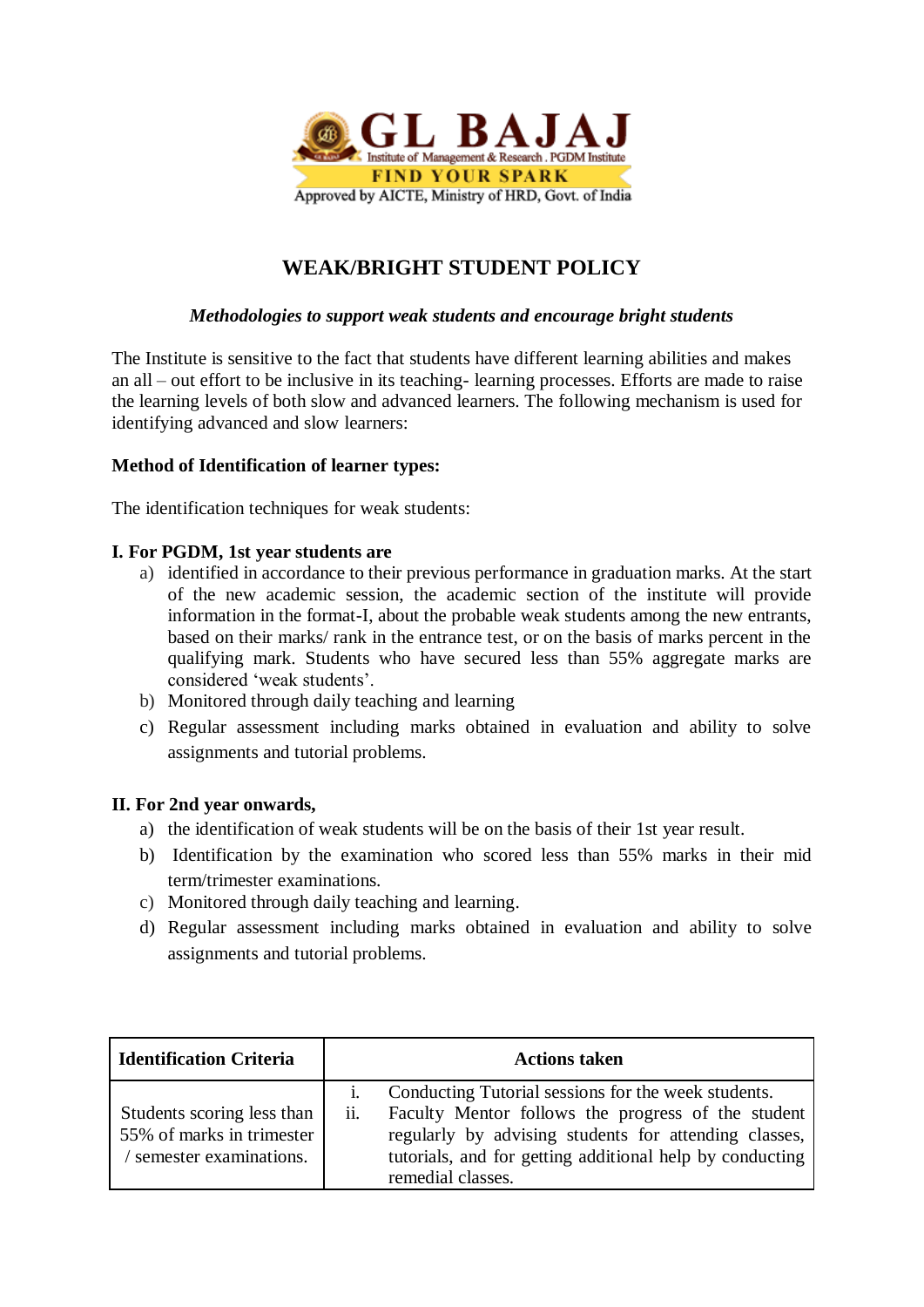|                                                   | iii.<br>iv.                                | Intimating parents to counsel their wards.<br>Regular counseling and providing moral support to them<br>by faculty mentor. For each faculty around 20 students<br>are allotted for mentoring.                                                                                                                                                                                                                                                                        |
|---------------------------------------------------|--------------------------------------------|----------------------------------------------------------------------------------------------------------------------------------------------------------------------------------------------------------------------------------------------------------------------------------------------------------------------------------------------------------------------------------------------------------------------------------------------------------------------|
| Students who fail in<br>trimester/semester exams. | $\mathbf{i}$ .<br>ii.<br>iii.<br>iv.<br>V. | Extra classes for all those who failed in previous<br>trimester subjects.<br>Formation of study group involving one or two bright<br>students as the class representatives.<br>Sample questions are made available for practice<br>purposes<br>Memory tips, Reading Techniques for using reference<br>books are given<br>Faculties also use videos, pictorial representations,<br>diagrams, examples, wherever needed with bilingual<br>explanations and discussion. |

### **III. Activities for Advanced learners:**